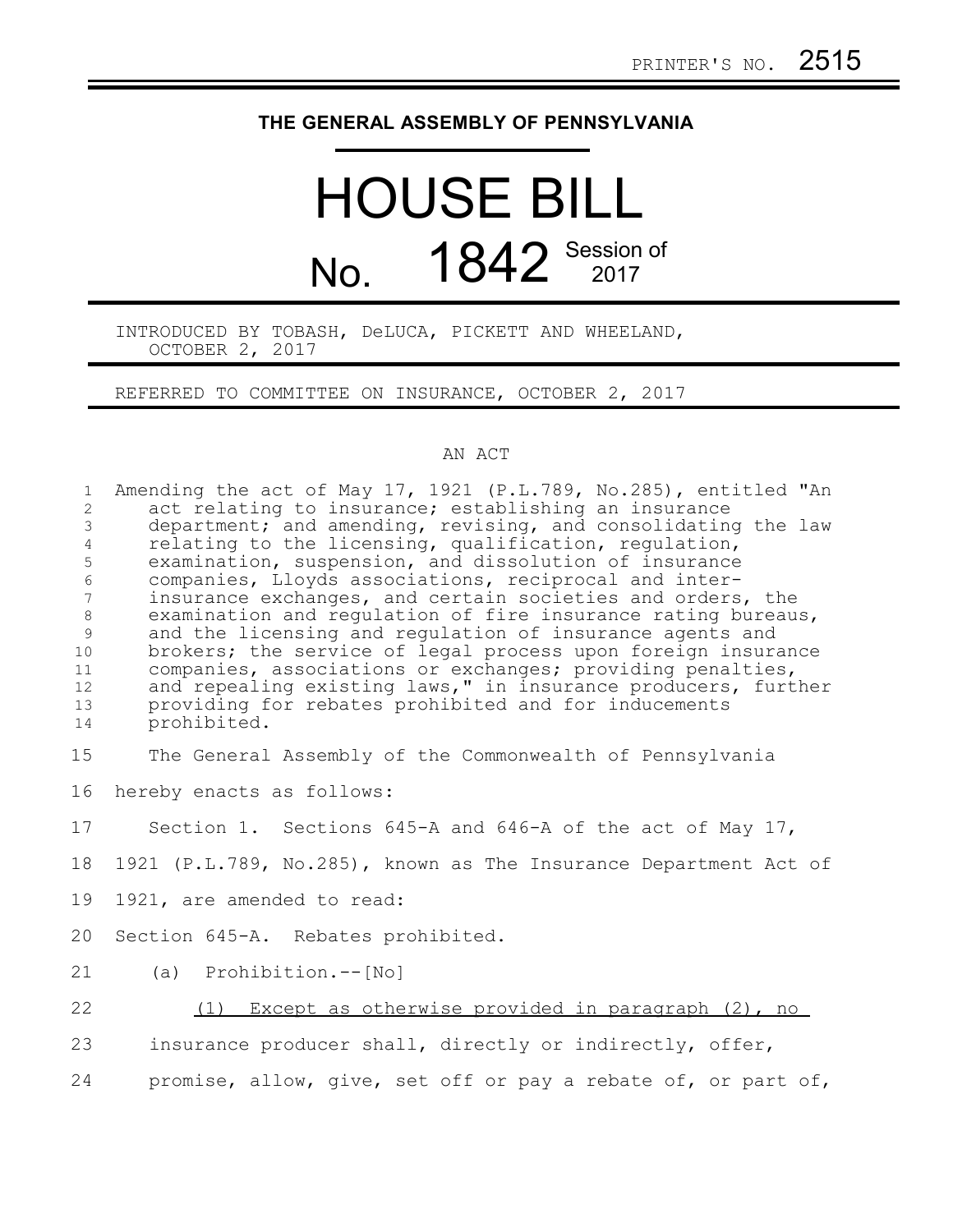a premium payable on the contract of insurance or on the insurance producer's commission, earnings, profits, dividends or other benefit founded, arising, accruing or to accrue thereon, or any special advantage in date of policy or age of issue, or any paid employment or contract for services of any kind, or any other valuable consideration or inducement, to or for insurance on a risk in this Commonwealth which is not specified in the contract of insurance. 1 2 3 4 5 6 7 8

(2) Nothing in this section shall be construed as prohibiting an insurance producer from offering or giving to 9 10

an insured or prospective insured money or any favor, 11

advantage, object, valuable consideration or thing other than 12

money which has a cost or redeemable value of less than \$100 13

and which is not specified in the contract of insurance. The 14

commissioner may increase the dollar amount under this 15

 paragraph to reflect an upward change in the United States 16

Department of Labor Consumer Price Index for All Urban 17

 Consumers (CPI-U) in the preceding year, upon publication of 18

notice in the Pennsylvania Bulletin. 19

\* \* \* 20

Section 646-A. Inducements prohibited. 21

(a) Prohibition.--[No] 22

(1) Except as otherwise provided in this subsection, no insurance producer shall, directly or indirectly, offer, promise, give, option, sell or purchase any stocks, bonds, securities or property, or any dividends or profits accruing or to accrue thereon, or other thing of value whatsoever, as an inducement to purchase a contract of insurance. 23 24 25 26 27 28

(2) Nothing in this section shall be construed to prevent the taking of a bona fide obligation, with legal 29 30

20170HB1842PN2515 - 2 -